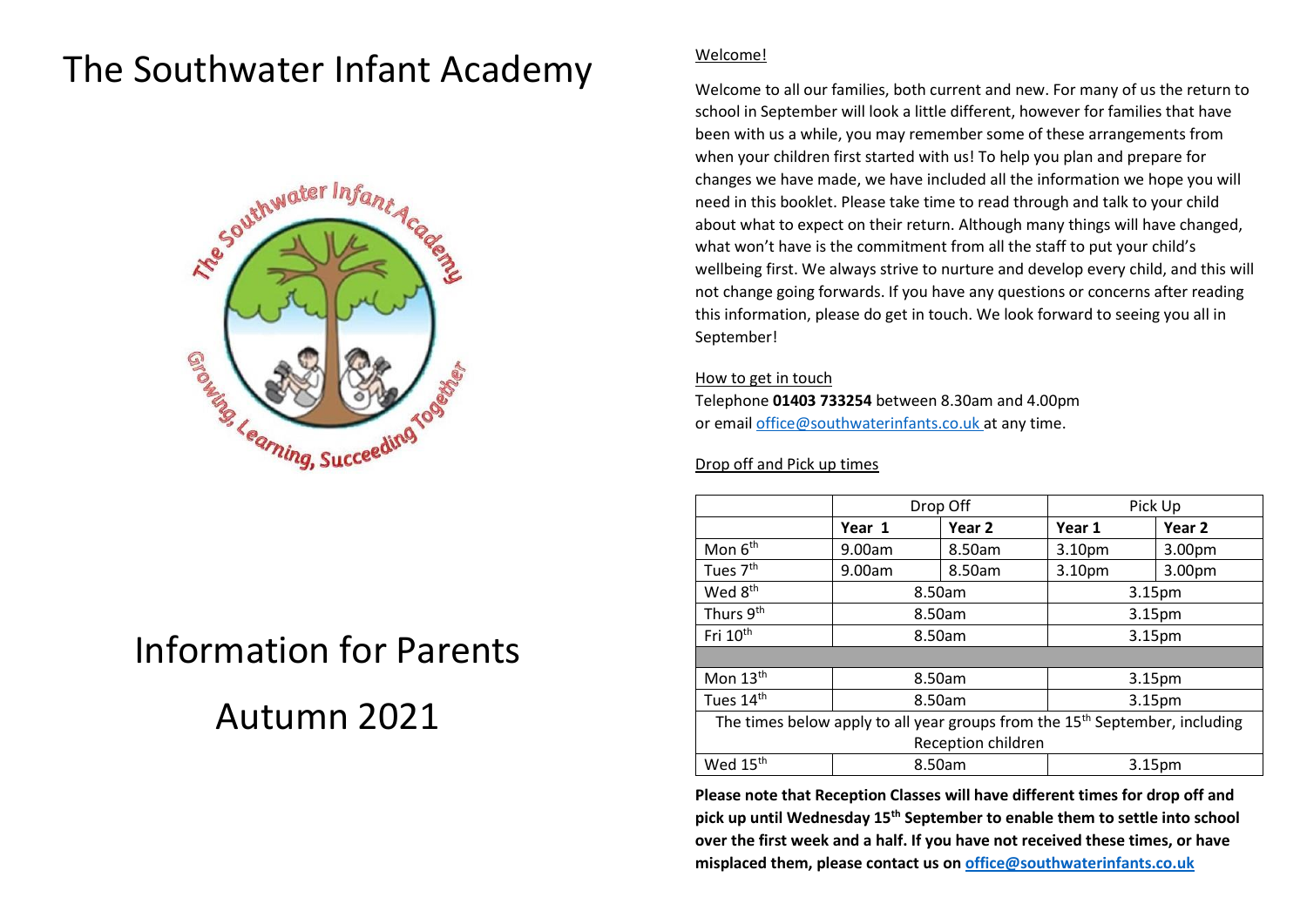The academy gates will open at 8.45am each morning, however to allow reception children to arrive when they are attending a morning session, the gates will open at 8.35am from Wednesday 8<sup>th</sup> September until Monday 13<sup>th</sup> September.

Please arrive as close to your allocated time for the first few days while we try to settle the children into a new routine in the mornings and after school. At your time slot, you will be invited onto the playground to drop your child at their classroom door. We will aim to signpost directions to the classrooms to help you find the way, and staff will be on hand to assist. Please ensure that you hand your child over as quickly as possible at the door, and leave the academy grounds straight afterwards to avoid having too many people on site at once.

At the end of the day, the gates will open at 3.00pm for parents to make their way to the classroom doors. Your child's class teacher will open the door at the allocated time to send the children home. Please wave when you see your child come to the front of the line as it helps staff to spot you when handing children over. Please leave promptly again to keep numbers to a minimum.

We know that the slightly staggered starts will cause some issues with sibling drop off times, or with parents having to wait when dropping off more than one child. If you are dropping or collecting another child in a different year group at the infants, you can wait outside their classroom until your time slot - you don't need to leave and come back! We are conscious that, after such a long time of avoiding crowds and social distancing, coming into a busy playground will be quite daunting for some of our families. By staggering the timings we are hoping to reduce the numbers on the playground at any one time for a few days while we all settle back into the old routines.

From Wednesday 8th September, classroom doors will open for all children in Year 1 and 2 at 8.50am. Doors will stay open until 9.00am, so our families can arrive any time within this 10 minute slot to drop off their child. This will also apply to Reception children when they start full time on Wednesday the  $15<sup>th</sup>$ September. By having a 10 minute window for children to arrive, it enables families to better manage dropping off siblings, and also makes it possible for families to arrive closer to 9am when the playground may be a little quieter. All children that arrive after 9am from the 8<sup>th</sup> September should come via the academy main office.

# Uniform

School uniform should be worn at all times, and we suggest that this is washed or changed regularly where possible. On days where your child is doing PE we will ask them to come to the academy dressed in their PE kit, and they will stay in this all day. Please do not bring PE bags to school. Your child's class teacher will contact you to inform you of the PE days for your child in September. We ask that children with pierced ears please have their earrings removed before coming to the academy on a PE day, as earrings can get caught on PE equipment and cause serious harm. If earrings cannot be removed, these need to be taped with surgical tape. Please ensure that the correct uniform is worn by your child, both on PE and non PE days. Details of our uniform can be found on the academy website.

# What to bring

A named water bottle with a sports cap (no juice or squash please - plain water is best!) a raincoat and a sun hat are all very important. If your child is bringing their own lunch, a lunch box that is easily washable is helpful. Please avoid large rucksacks or big bags as our cloakrooms are limited for space. We often cannot fit all the large rucksacks into the cloakroom that children bring in, and it makes it very difficult for children to get to their peg every day. A bookbag, or similar sized bag, that will fit in your child's tray is ideal, and this will be used to send home books and letters. A drawstring bag with a change of clothes and underwear that can be kept on your child's peg is very useful, especially in Reception, for the occasional accident they may have.

We ask that children please do not bring toys, teddies, comforters or other such items from home due to the risk of infection that these bring. If your child brings a toy with them on their journey to school, we will ask you to please take it home with you when you drop it off. Thank you for your support with this.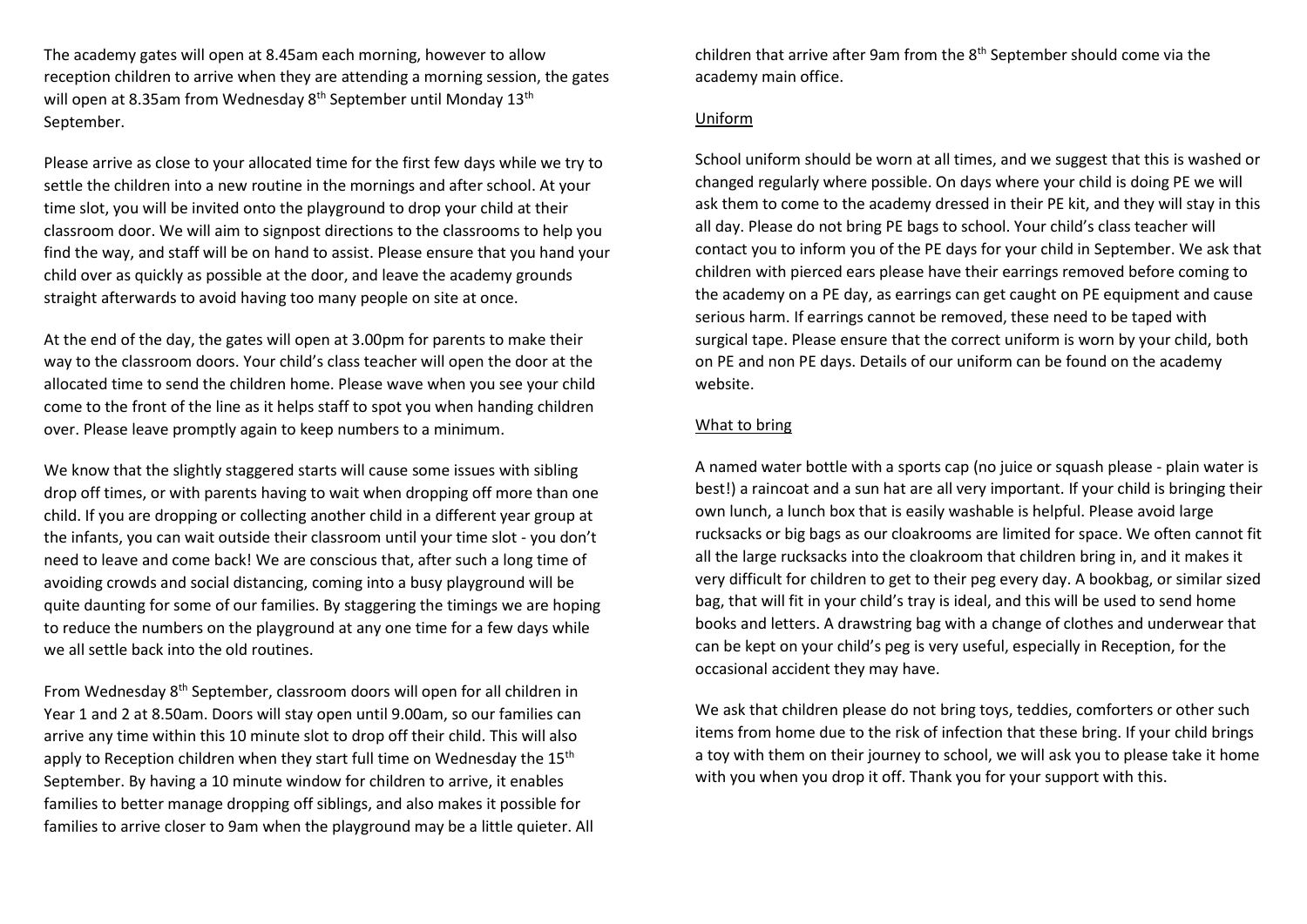#### Illness

If your child is ill, please call the academy office between 8.30am and 9.30am to let us know.

If your child has sickness or diarrhoea, they should be kept at home for 48 hours from the last episode of sickness or diarrhoea.

You must not bring your child to the academy if they are showing symptoms of Covid-19:

- **a high temperature**
- **a new, continuous cough** this means coughing a lot for more than an hour, or 3 or more coughing episodes in 24 hours (if you usually have a cough, it may be worse than usual)
- **a loss or change to your sense of smell or taste**

If your child has one or more of these symptoms, they should be kept at home and a PCR test booked as soon as possible. **Please note that Lateral Flow Tests, or Rapid Tests, should not be used to test anyone with symptoms**. If you are not able to arrange a PCR test, your child should isolate for 10 days from the start of the symptoms. We will only be able to accept children back to the academy, provided they are well enough, after a negative PCR test or after 10 days of isolation. Please call or email us to let us know if your child is isolating or is having a PCR test.

If your child develops symptoms while at the academy we will call you immediately and ask you, or a nominated adult, to come and collect them. It is important that your contact details are correct, and that there is someone who can collect your child within 30 minutes. Please let the academy office know if you need to update or change any contact details. Again, we would recommend getting your child tested in these circumstances as this would enable them to return to school more swiftly.

If your child tests positive for Covid-19 with a PCR test, please let the academy know as soon as possible. If we receive notification of a positive test at the academy, we will follow the advice of Public Health England and work with NHS Track and Trace regarding follow up action.

#### Lunches

Easy Lunch will be providing hot lunches as they have done previously for all children who wish to have one. All infant children are entitled to a free hot meal, which can be ordered through the office.

Lunches will be eaten in the hall in Year Group sittings, with each Year Group having an allocated time slot.

#### Playtimes

Morning and lunch playtimes will be staggered initially to allow children to build confidence in playing alongside larger numbers of other children. We will gradually move towards year groups playing together, but will have no more than two years groups at a time out at play.

# After school clubs

We are hoping to begin reintroducing clubs for the children in the Autumn Term. We will be in touch with our families regarding this when we know more.

#### Medication

If your child has medication, such as an asthma inhaler, that will be kept at the infant academy, could we please ask that you fill in the medication form in the Parents section on the academy website and bring this with you, along with your child's medication in the original box with the pharmacy sticker on, when your child starts in September. It is important that we have medication on site as soon as possible, in case we need to administer it in the first few days. Could we please also request that all inhalers are brought in with a spacer.